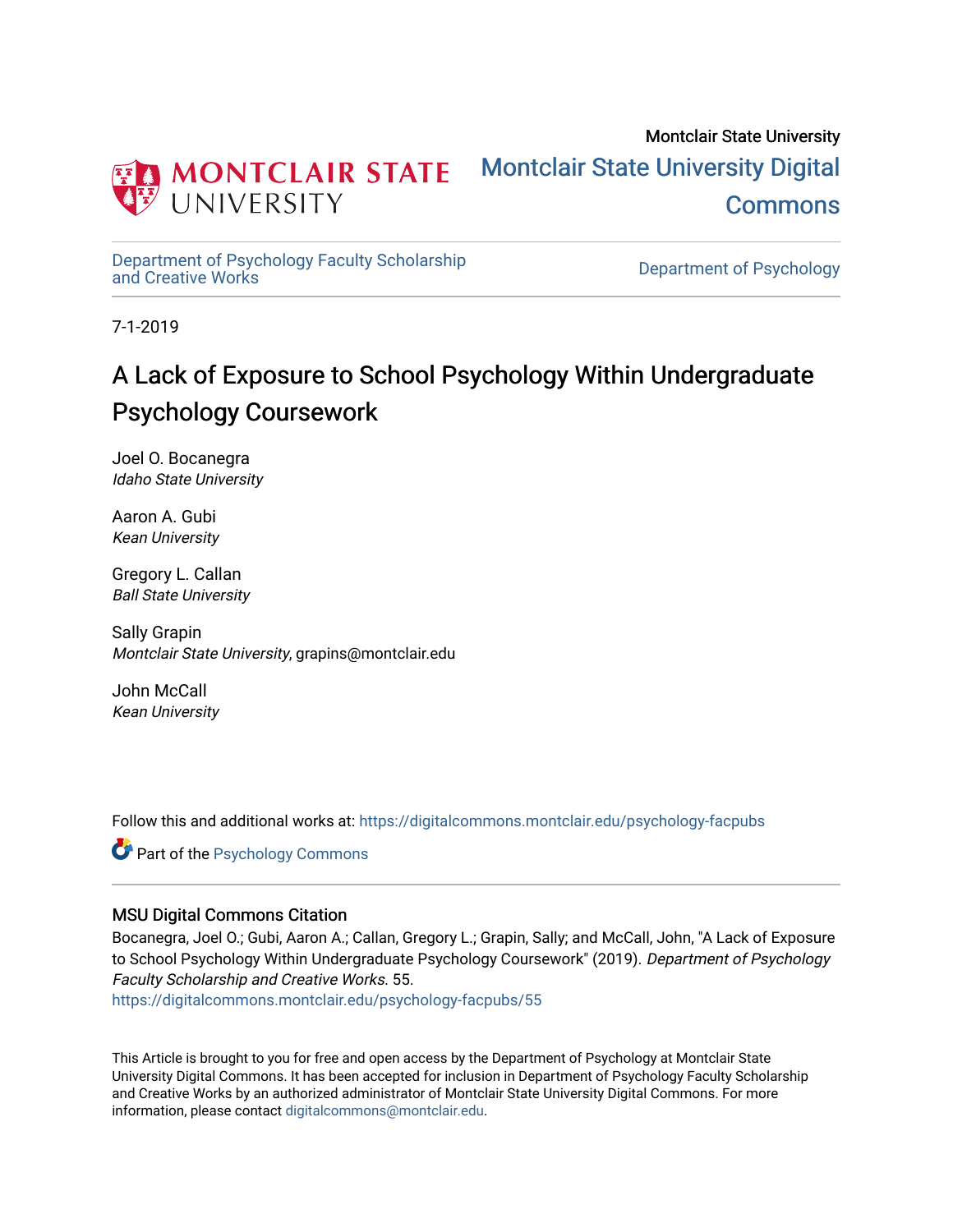**SOCIETY FOR THE TEACHING** OF PSYCHOLOGY

# A Lack of Exposure to School Psychology Within Undergraduate Psychology Coursework

Teaching of Psychology 2019, Vol. 46(3) 208-214 © The Author(s) 2019 Article reuse guidelines: [sagepub.com/journals-permissions](https://sagepub.com/journals-permissions) [DOI: 10.1177/0098628319848876](https://doi.org/10.1177/0098628319848876) [journals.sagepub.com/home/top](http://journals.sagepub.com/home/top)



Joel O. Bocanegra<sup>l</sup>, Aaron A. Gubi<sup>2</sup>, Gregory L. Callan<sup>3</sup>, Sally L. Grapin $^{\overline{4}},$  and John McCall $^2$ 

#### Abstract

School psychology is experiencing a personnel shortage crisis, and scholars suggest that a possible contributing factor is its underrepresentation in undergraduate psychology curricula. Most school psychology trainers do not teach at the undergraduate level, thus undergraduate psychology students may not be adequately exposed to school psychology during undergraduate training. Research suggests that increased knowledge and exposure to school psychology are associated with increased intentions for school psychology. In the current study, 55 undergraduate students completed measures of knowledge, exposure, selfefficacy, outcome expectations, and choice intentions at the beginning and end of professional psychology courses. Results indicated that students enrolled in undergraduate psychology courses did not demonstrate significant increases in the aforementioned areas for school psychology. Efforts such as creating school psychology–specific courses or infusing material should be made to increase the representation of school psychology in undergraduate psychology curricula.

#### Keywords

school psychology, undergraduate courses, knowledge, shortage, psychology

A shortage of school psychology personnel has been a longstanding problem (Curtis, Castillo, & Gelley, 2012). Moreover, recent changes in federal education legislation may also increase the demand for school psychologists. For example, the Every Student Succeeds Act advocates and calls for increased federal funding to meet the academic, behavioral, and mental health needs of all youth (National Association of School Psychologists [NASP], 2016). Accentuating supply challenges is the dearth of school psychologists from diverse backgrounds. Although the profession has recognized these shortage issues for decades, only in recent years have scholars attempted to examine these challenges from a quantitative, research-supported theoretical framework (Bocanegra, Newell, & Gubi, 2016). Researchers in school psychology have increasingly called for new approaches to address these shortages (Bocanegra, Gubi, Fan, & Hansmann, 2015; Proctor & Simpson, 2016). The current study examines the effectiveness of current practice (i.e., predominant reliance on undergraduate curricula) through a social cognitive career theory (SCCT) framework (see Lent, Brown, & Hackett, 1994, for framework details), to assess these constructs' impact on racial/ethnic minority and nonminority students' intentions for entering the profession of school psychology.

## Addressing the Recruitment Gap

The field of school psychology underwent rapid growth during the late 1970s, due in part to federal legislation (Merrell, Ervin, & Peacock, 2012); however, many of these professionals are now nearing retirement (Curtis et al., 2012; Curtis, Grier, & Hunley, 2004; Curtis, Walker, Hunley, & Baker, 1999). Some scholars have noted that although retirement is likely a contributing factor, "there has never been a time when the supply of school psychologists was sufficient to meet demand" (Fagan, 2004, p. 419). Regardless of the cause, today the profession is experiencing what has now commonly been referred to as the shortages crisis (i.e., a severe shortage of school psychologists), which has impacted the profession at both the practitioner and trainer levels, with many positions going unfilled for multiple years (Ysseldyke et al., 2006).

A related issue is that only 9.3% of all school psychologists come from racial or ethnic minority backgrounds (Curtis et al., 2012), while just over 50% of public school students are from

#### Corresponding Author:

Email: [bocajoel@isu.edu](mailto:bocajoel@isu.edu)

<sup>&</sup>lt;sup>1</sup> School Psychology and Educational Leadership, Idaho State University, Pocatello, ID, USA

 $2$  Advanced Studies in Psychology, Kean University, Union, NJ, USA

<sup>&</sup>lt;sup>3</sup> Department of Educational Psychology, Ball State University, Muncie, IN, USA <sup>4</sup> Department of Psychology, Montclair State University, Montclair, NJ, USA

Joel O. Bocanegra, Department of School Psychology and Educational Leadership, Idaho State University, 921S 8th Avenue, Stop 8059, Pocatello, ID 83204, USA.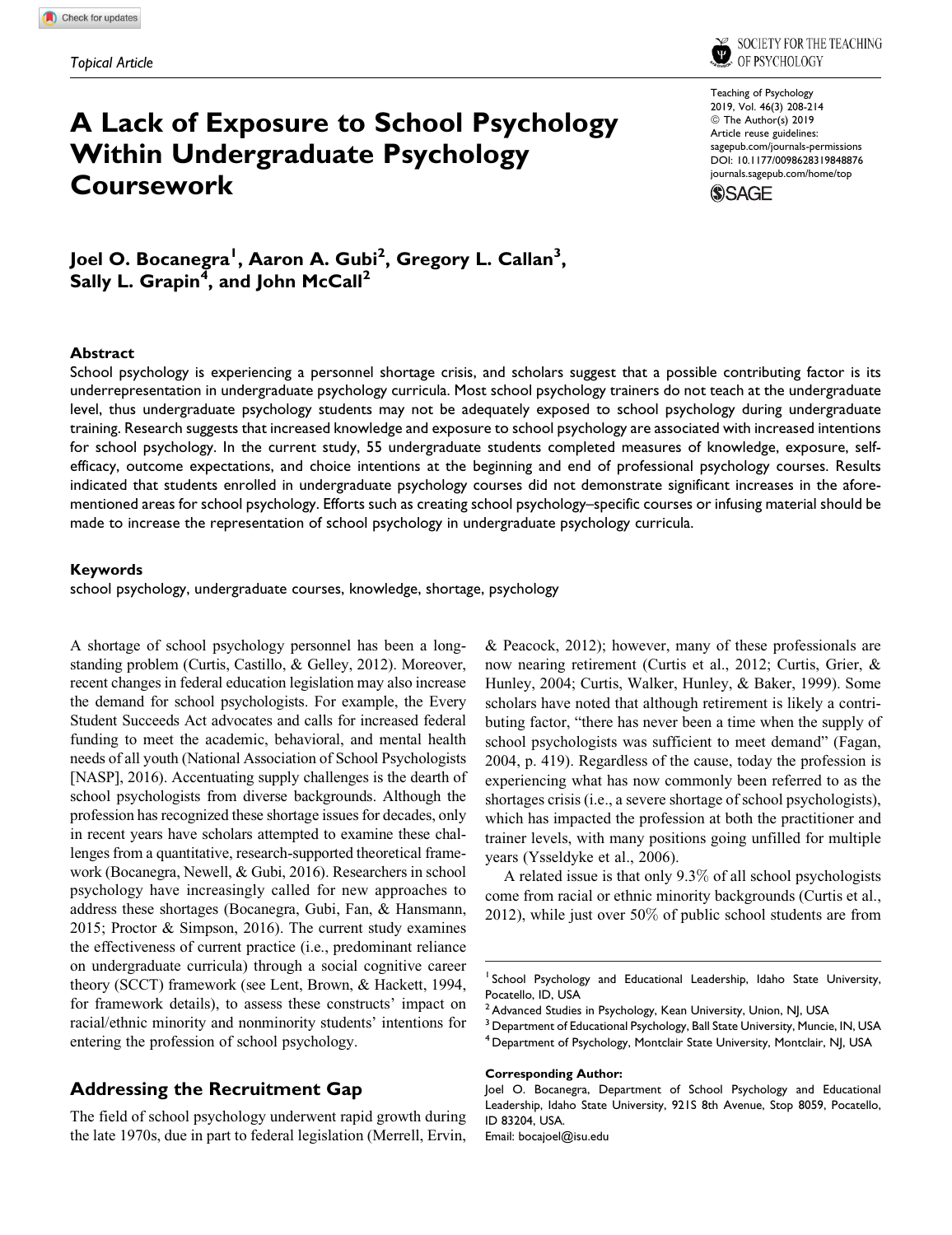diverse racial and ethnic minority backgrounds (U.S. Department of Education, 2014). Thus, the proportion of school psychologists who mirror the children and families they serve is alarmingly small. Likely due to the scant racial/ethnic diversity found within school psychology, much of the recruitment research in school psychology has largely focused on diversity recruitment. For example, Proctor, Simpson, Levine, and Hackimer (2014) examined minority recruitment research in school psychology and related professional psychology disciplines (i.e., clinical psychology, counseling psychology, and combined practitioner programs) and concluded that, while all professional psychology fields struggle to recruit minority applicants, school psychology lags behind in terms of diversity. They emphasized the need for several recruitment techniques including program administrative supports (e.g., financial supports), outreach efforts (e.g., communication and relationships with minority—serving professionals and institutions), inclusionary practices within school psychology programs (e.g., courses, curriculum, diversity-infused grand round programming), and raising awareness of the profession. Proctor and colleagues suggested that although many attempts have been made to improve the recruitment of diverse individuals into the profession, these attempts have been largely unsuccessful due, in part, to a lack of research-based models. It is postulated that the use of a research-based model would allow for more efficient and effective recruitment-related practices.

Following Proctor and colleagues' recommendations, Bocanegra, Gubi, and Cappaert (2016) used a research-based model, SCCT, to examine factors that may support the recruitment of minority applicants into school psychology. A national sample of 283 minority undergraduate psychology students completed instruments examining learning experiences, self-efficacy, outcome expectations, and choice intentions to enroll in a school psychology graduate program. Path analysis results from a structural equation model mediation analysis suggested that outcome expectations (i.e., anticipated benefits from a career in school psychology) mediated the relationship between exposure to the field of school psychology and intention to apply to graduate programs in the field. Moreover, a follow-up analysis, within the same study, did not find a significant difference between minority and nonminority samples regarding the SCCT model. Thus, both minority and nonminority undergraduate students may benefit from greater exposure to the profession of school psychology.

# Recruiting Through Undergraduate Psychology Coursework

Several school psychology leaders and researchers have suggested that undergraduate coursework may be an ideal venue for increasing knowledge and exposure and, in turn, promoting interest in school psychology among college students (e.g., Grapin, Bocanegra, Green, Lee, & Jaafar, 2016; Grapin, Lee, & Jaafar, 2015). Undergraduate curricula in psychology can provide opportunities to explore various applied psychology careers via special topic courses, field experiences, and

professional psychology courses. For example, Norcross et al. (2016) found that approximately 84% of undergraduate psychology departments offered one or more courses in clinical and/or counseling psychology. More broadly, approximately 90% of these departments offered field experiences in psychology, and nearly 40% offered a course on careers in psychology. However, a common finding in the school psychology recruitment literature is that undergraduate psychology students generally report less knowledge and exposure to school psychology compared to the fields of counseling and clinical psychology (Bocanegra et al., 2015; Graves & Wright, 2009).

Moreover, a recent study suggested that school psychology graduate students gained initial exposure to the profession through a variety of sources including professors/faculty advisors (19.5%), Internet searches (18.7%), and family or friends (15.5%; Bocanegra, Rossen, & Grapin, 2017). In contrast, only 8.9% reported first encountering school psychology through undergraduate coursework (Bocanegra et al., 2017). These findings suggest that although students learn about school psychology through a variety of channels, few gain initial exposure to the profession through undergraduate psychology courses such as professional psychology courses.

## Importance of the Study

School psychology must overcome current and future personnel shortages in order to adequately serve its burgeoning clientele. One consequence of the shortage is that many school psychology practitioner and trainer positions will remain unfilled, meaning that current school psychologists will continue to carry excessively large caseloads that inhibit their ability to implement comprehensive prevention services (Curtis et al., 2012). Furthermore, a shortage in school psychology trainers also impacts the number of school psychologists that can be trained, which exacerbates the overall school psychology shortage. Unfortunately, there is little evidence that these shortages will be remediated in the near future. The persistence of a personnel shortage is believed to be due in part to limited empirical research regarding the effectiveness of current training practices that may impact interest in school psychology, such as advising and undergraduate coursework. The current study was designed to address this gap and to provide a better understanding of how participation in an undergraduate professional psychology course influenced SCCT variables associated with the pursuit of school psychology training. A short-term longitudinal design was used, wherein students in nine different sections of an undergraduate professional psychology course completed pre- and postcourse measures assessing variables such as perceived knowledge, actual knowledge, exposure, and career intentions related to school psychology.

Based on our literature review, we hypothesized that there would be no overall significant difference between pre- and postcourse measures for most variables, after controlling for academic standing. However, we did expect to find a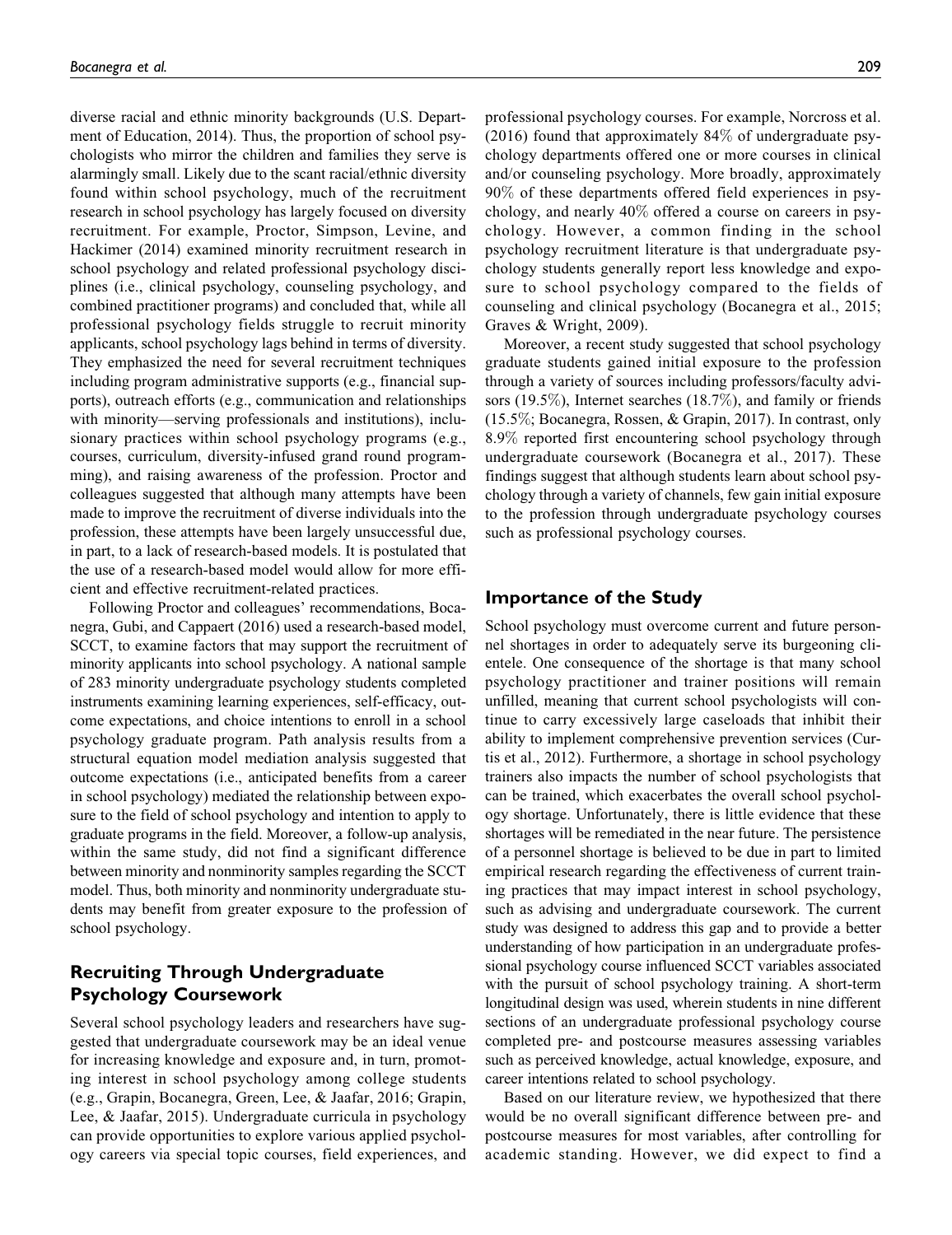| Demographic                             | $N = 55$                 |
|-----------------------------------------|--------------------------|
| Age                                     | $M = 22.78$ (SD = 10.65) |
| Race                                    |                          |
| White/Caucasian                         | 43.6%                    |
| Black/African American                  | 25.5%                    |
| Asian/Pacific Islander                  | 7.3%                     |
| Other                                   | 18.2%                    |
| Multiracial                             | 5.5%                     |
| <b>Ethnicity</b>                        |                          |
| Hispanic                                | 25.5%                    |
| Total racial/ethnic minorities          | 61.8%                    |
| Gender                                  |                          |
| Male                                    | 18.2%                    |
| Female                                  | 81.8%                    |
| Fluent in a language other than English | 36.4%                    |
| Academic standing                       |                          |
| First-year                              | 18.2%                    |
| Sophomore                               | 25.5%                    |
| <b>Junior</b>                           | 36.4%                    |
| Senior                                  | 20%                      |
| Majoring in psychology                  | 94%                      |

Table 1. Participants' Demographic Information.

significant difference between perceived and demonstrated knowledge, even after controlling for academic standing.

# Method

This study was approved by the first and second authors' university institutional review board and took place at a racially/ ethnically diverse, midsize university in the Northeast United States. All participants were informed by their university instructors in person and by e-mail regarding the research opportunity. This university was chosen because it offers a professional psychology course and serves a racially/ethnically diverse student body. Similar to most institutions, the psychology department at this university does not offer a course specifically devoted to the study of school psychology.

### Participants

To take part in this study, participants had to be undergraduate students actively enrolled in the university's Professional Psychology course. Participants received research credits for taking part in the study. A total of 95 undergraduate psychology students completed the precourse scales during the first month of the course. Of the participants who completed the precourse scales, 62 also completed the postcourse scales. Students completed all scales online. Seven of these 62 cases were excluded due to missing data (i.e., more than 15% of scale data were missing). Thus, a total of 55 undergraduate psychology students completed both the pre- and postmeasures. The mean age of participants was 22.8 years, and 82% self-identified as female. Regarding race and ethnicity, 43.6% endorsed White, 25.5% African American, 7.3% Asian/Pacific Islander, and 25.5% Hispanic (see Table 1 for details). Thus, approximately

61.8% of participants self-identified as racial/ethnic minorities. The most commonly reported academic standing was junior  $(36.4\%)$  and the least common was first year  $(18.2\%)$ . Approximately 94% of the participants were psychology majors.

# Course

Students were enrolled in a course titled Professional Psychology, which was offered in the fall and spring semesters. This course is designed to introduce students to applied professions in psychology. According to the university's undergraduate catalog, the objective for this course is to "establish the basic skills necessary for planning and pursuing a career in psychology." A total of nine different sections, each taught by a different instructor, were represented in this study.

## **Measures**

We used these scales: Perceived Knowledge of School Psychology, Demonstrated Knowledge of School Psychology, Exposure to School Psychology, Self-efficacy for Achieving Academic Milestones, Outcome Expectations for School Psychology, and Choice Intentions for Entering School Psychology. These scales measure different social constructs identified within the SCCT framework as important for understanding and predicting career and academic choices.

Perceived knowledge of school psychology. The Perceived Knowledge Scale is a 5-item Likert-type scale. An example of an item from this scale is "Please tell me how well you think you can accurately describe the following characteristics of the profession of school psychology" ... "Where they work." Response options are on a 5-point scale and range from can't describe at  $all (1)$  to can describe in great detail  $(5)$ . Previous studies have found this scale to have excellent internal consistency ( $\alpha = .91$ ) and appropriate factor loading (Bocanegra et al., 2015). In the present sample, the internal consistency for this scale was also found to be excellent for precourse ( $\alpha = .92$ ) and postcourse measures ( $\alpha = .94$ ).

Demonstrated knowledge of school psychology. The authors developed this scale in order to help validate students' perceptions of their knowledge of school psychology. This scale was created with the assistance of three school psychology professors from three different universities in the United States. It includes 31 items with 24 true or false (T/F) statements regarding school psychology and 7 multiple-choice items in which participants differentiate between professional psychology types. An example of a T/F statement is "With the appropriate training, school psychologists (PhD level) can work with both K–12 students and adults (e.g., college-age students)." An example of a multiple-choice question is "If a teacher needs ideas for academic interventions, who would the teacher most likely go to see?" Possible response options for this question are (a) clinical psychologist, (b) school psychologist, (c) school counselor, and (d) social worker. The major difference between the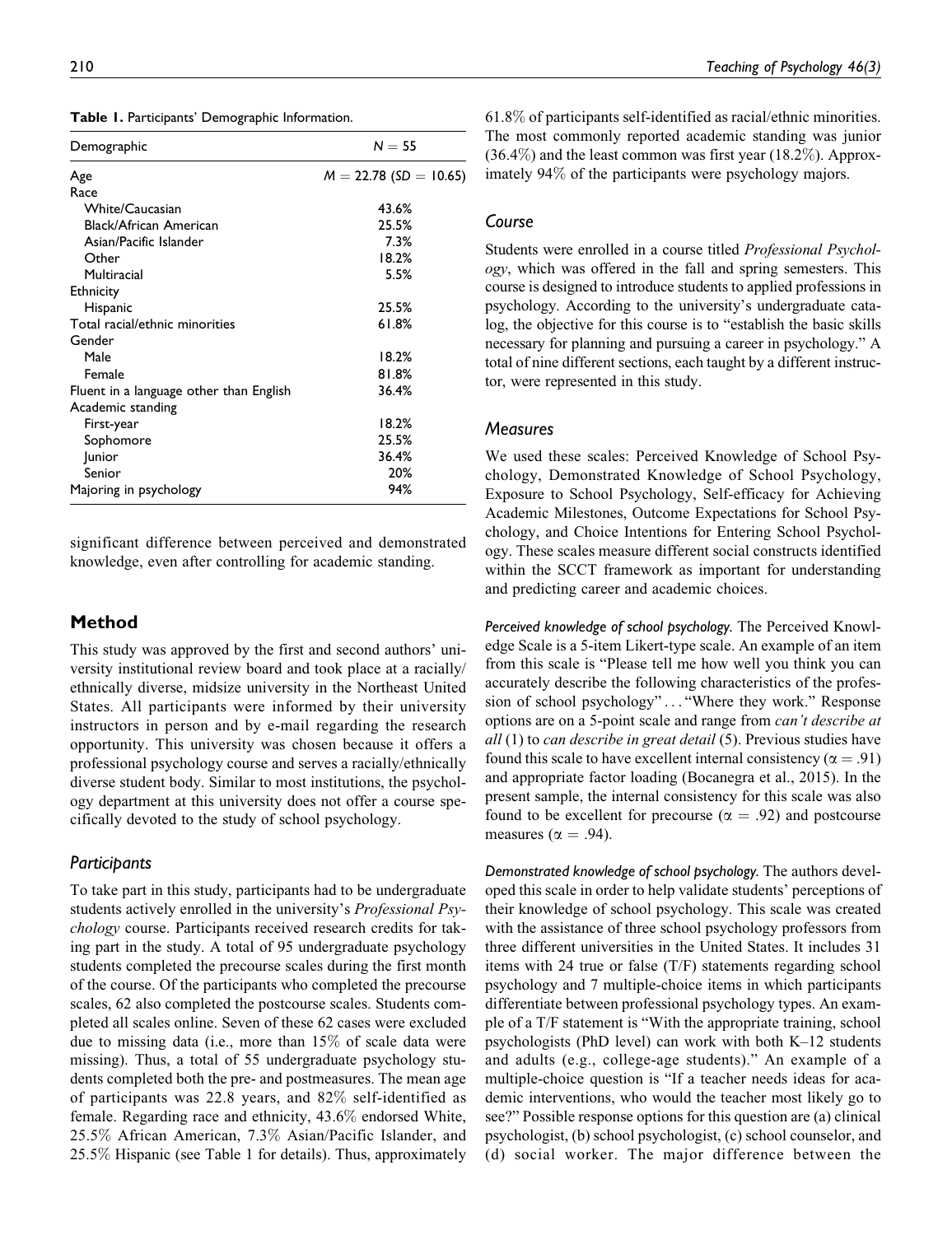Demonstrated Knowledge Scale and the Perceived Knowledge Scale is that the former assesses participants' actual knowledge of school psychology<sup>1</sup>, whereas the latter assesses their perceived degree of knowledge about the profession.

Exposure to school psychology. This 8-item Likert-type scale assesses students' perceived exposure to school psychology. A sample question found in this scale is "How much information did you receive about school psychology from ... professors/advisors?" Response options are on a 6-point scale and range from *none* (1) to a great deal (6). Previous research has found this scale to have good internal consistency ( $\alpha = .86$ ; Bocanegra et al., 2016). For the present sample, the internal consistency was good for the precourse measure ( $\alpha = .88$ ) and excellent for the postcourse measure ( $\alpha = .93$ ).

Self-efficacy for achieving academic milestones in school psychology. This scale was modified from Lent et al.'s (2008) Self-Efficacy Scale to reflect the field of school psychology. The current selfefficacy measure is a 4-item Likert-type scale. A sample question on this scale is "If right now you were asked to interview for a school psychology graduate program, how confident are you that you would be accepted into their program?" Response options are on a 5-point scale and range from no confidence to complete confidence. Prior research using this scale to measure undergraduate psychology students' self-efficacy for achieving academic milestones for school psychology indicated that the measure had good internal consistency ( $\alpha = .83$ ; Bocanegra et al., 2016). For the present sample, the internal consistency was also found to be good for both the precourse ( $\alpha = .84$ ) and postcourse measures ( $\alpha = .86$ ).

Outcome expectations for graduating with a degree in school psychology. This 10-item Likert-type scale was modified from Lent et al.'s (2008) Outcome Expectations Scale to reflect the field of school psychology. A sample question found on this scale is "Graduating with a degree in school psychology will likely allow me to do work that I find satisfying." Response options are on a 5-point scale and range from strongly disagree (1) to strongly agree (5). A previous study used the modified scale to measure undergraduate psychology students' outcome expectations for school psychology. That study found the measure to have excellent internal consistency ( $\alpha = .90$ ; Bocanegra et al., 2016). For the present sample, the internal consistency was excellent for both precourse ( $\alpha = .90$ ) and postcourse measures ( $\alpha = .94$ ).

Choice Intention Scale for entering a school psychology program. This 5-item Likert-type scale was created by the first author through an analysis of critical steps required to enter a school psychology graduate education program. A sample item is "In the near future, how likely are you to research online about different school psychology programs?" Response options are on a 7-point scale and range from very unlikely (1) to very likely (5). Prior research using this scale indicated excellent internal consistency ( $\alpha = .95$ ; Bocanegra et al., 2016). For the present

sample, the internal consistency was excellent for both precourse ( $\alpha = .97$ ) and postcourse measures ( $\alpha = .97$ ).

### Procedure

Researchers invited all students enrolled in the Professional Psychology courses to participate in this study. Instructors read an approved statement to students in class. Students also were invited to participate via e-mail. Eligible students completed both precourse and postcourse surveys, which included demographic items and the five aforementioned scales. Participants completed the precourse survey within the first 2 weeks of the semester and the postcourse survey during the final 2 weeks prior to the end of the semester. All participants received e-mail notifications from the undergraduate director of research reminding them to complete the surveys during the appropriate windows. Students who took part in this study received research credits.

### Data Analysis

Researchers conducted a preliminary analysis to identify possible patterns in noncompletion between pre- and postmeasures and to identify possible outliers. An analysis of missing data for the postsurvey did not find significant differences by GPA or intended graduate degree. There was a significant difference for instructor,  $t(92) = 2.25$ ,  $p < .027$ ; however, this difference likely did not significantly impact the primary variables of interest due to the large number of instructors ( $n = 9$ ) teaching these courses. Thus, we did not correct for this significant difference. Subsequently, we computed descriptive statistics, checked assumptions, and used a mixed multivariate analysis of covariance to address the primary research questions, with minority status as the between-subject variable and academic status as the covariate. Assumptions of multivariate normality and homogeneity of covariance matrices were met.

## Results

When examining the correlations between postcourse scale scores (i.e., perceived knowledge, exposure, self-efficacy, outcome expectations, and choice intentions for entering school psychology), we found that all correlations were significant, with the exception of the correlation between self-efficacy and exposure. Subsequently, we calculated descriptive statistics for each scale (see Table 2). Next, we examined the significant difference from pre- to postcourse in participants' knowledge, exposure, self-efficacy, outcome expectations, and choice intentions, and possible interactions (see Table 3). We did not find any significant within-subject contrasts. We also did not find any significant interactions between pre- and postcourse scores and minority status.

Due to not finding a significant increase in students' preand postperceived knowledge of school psychology, we assessed participants' knowledge of school psychology using the Demonstrated Knowledge of School Psychology Scale. A t test revealed no significant difference between pre- and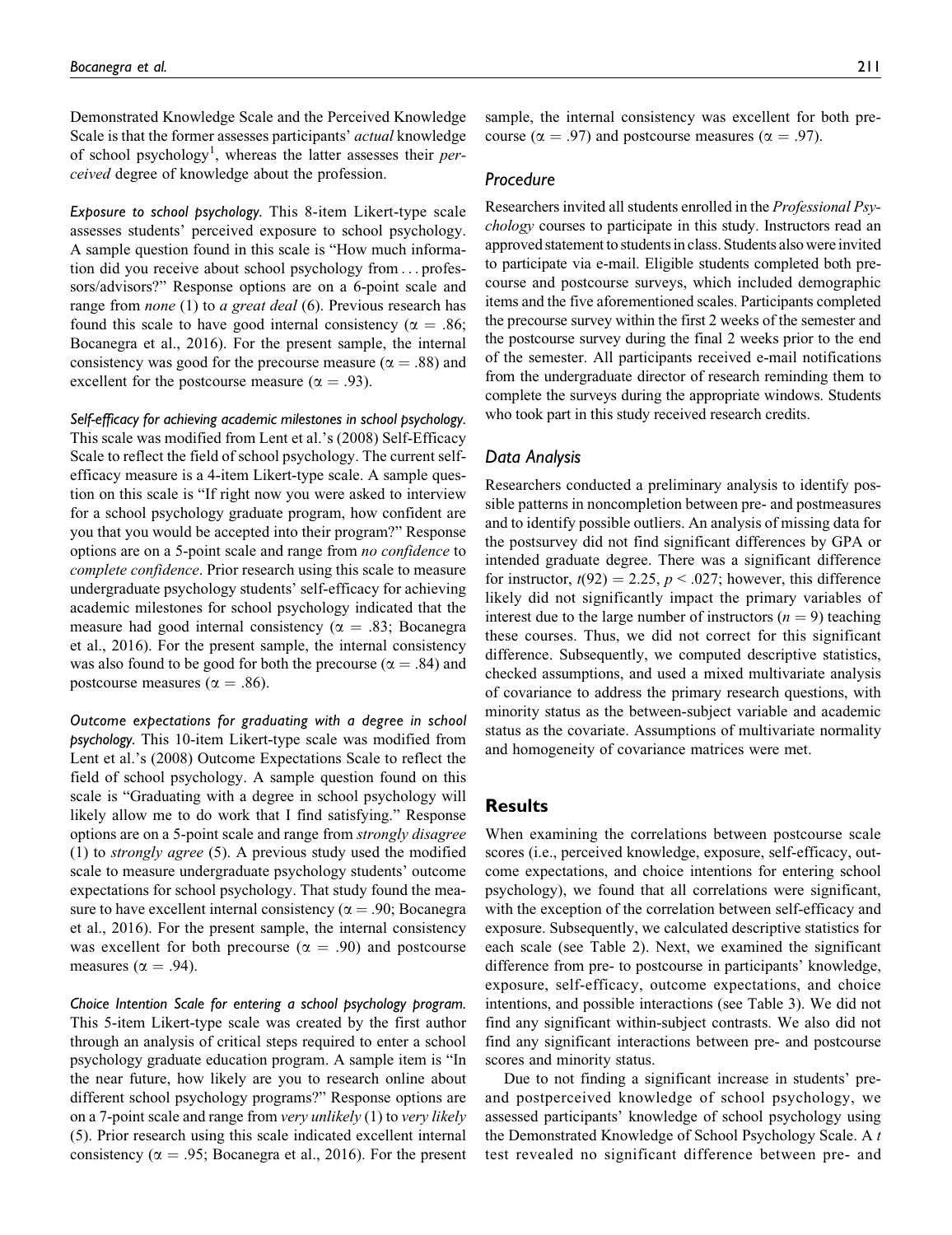Table 2. Correlation Between Postcourse Scores.

| Variable                                 |                    |        |    |            |  |
|------------------------------------------|--------------------|--------|----|------------|--|
| 1. Postchoice Intention Scale            |                    |        |    |            |  |
| 2. Postoutcome Expectations Scale .47*** |                    |        |    |            |  |
| 3. Postexposure Scale                    | .4   **            | $35*$  |    |            |  |
| 4. Postself-Efficacy Scale               | ่ 34*              | 37**   | 04 |            |  |
| 5. Postperceived Knowledge Scale         | .48 <sup></sup> ≉≫ | .55*** |    | י≫אביר, אי |  |

\*Correlation is significant at the .05 level (two-tailed). \*\*Correlation is significant at the .01 level (two-tailed). \*\*\*Correlation is significant at the .001 level (two-tailed).

Table 3. Descriptive Statistics for Measures and Gain Score.

|            | Variable             | N  | м   | Range | SD   |
|------------|----------------------|----|-----|-------|------|
| Precourse  | Exposure             | 53 | 2.7 | 5     | 1.14 |
|            | Self-efficacy        | 55 | 3.4 | 3.75  | 0.82 |
|            | Outcome expectations | 55 | 3.9 | 3.10  | 0.59 |
|            | Choice intention     | 55 | 4.7 | 6     | 1.71 |
|            | Perceived knowledge  | 55 | 3.2 | 4     | 1.03 |
| Postcourse | Exposure             | 54 | 3.1 | 4.88  | 1.24 |
|            | Self-efficacy        | 51 | 3.2 | 4     | 0.81 |
|            | Outcome expectations | 51 | 3.8 | 2.80  | 0.63 |
|            | Choice intention     | 55 | 4.1 | 6     | 1.74 |
|            | Perceived knowledge  | 55 | 3.2 | 4     | 0.97 |

postmeasures of actual school psychology knowledge  $(t =$ .369,  $df = 46$ ,  $p = .714$ ). Additionally, to better understand differences based on minority status, we conducted a multivariate analysis of variance with minority status as the between-subject factor and postcourse scale scores as the dependent variables. Regarding postcourse scale scores, racial/ethnic minority students were found to report significantly higher choice intentions for school psychology than nonminority students,  $F(1, 46) = 18.30, p < .001, \eta_p^2 = .285$ .

# **Discussion**

This study is the first to use a short-term longitudinal design to directly examine the extent to which undergraduate psychology coursework influences students' intentions for entering the field of school psychology. Our study contrasts with prior research that has been largely descriptive, retrospective, or focused on data collected at a single time point (Bocanegra, Gubi, et al., 2016; Bocanegra, Newell, et al., 2016; Bocanegra et al., 2017). Moreover, this study explored whether students from minority backgrounds reported different levels of interest and/or beliefs about school psychology, as compared to students from nonminority backgrounds. Our results contribute to the literature on minority and nonminority recruitment and strongly suggest that current recruitment practices (i.e., passive recruitment of undergraduate psychology students) should be revisited.

The results from the current study indicate that overall, students enrolled in Professional Psychology did not report significant increases in exposure, self-efficacy, outcome

expectations, or choice intentions for school psychology, which supported our hypothesis. However, we also found no significant changes from pre- to postcourse on knowledge measures (neither perceived nor actual knowledge). This was surprising, given that participants were enrolled in a course designed to explore different career opportunities in professional psychology.

Interestingly, and unexpectedly, in our study, racial/ethnic minorities reported significantly greater choice intention for school psychology than nonminorities. This finding is important due to the historical dearth of racial/ethnic minorities in school psychology and the association of exposure, choice intention, and entering school psychology. Researchers should attempt to reproduce this finding to determine its generalizability and, if supported, to better understand its implications for increasing minority representation in the field.

### Limitations

Although the sample size was adequate, replication research is needed to examine these findings across additional universities and regions of the United States before making broad generalizations from the findings. Furthermore, future studies should follow students over several years to better identify the relationship between the variables of interest and choice action (i.e., did they actually choose and enter a school psychology graduate program). Lastly, the current study did not evaluate all constructs within the SCCT framework. Future research should investigate the applicability of this framework for understanding the recruitment of undergraduate and minority students.

### Implications

These findings have several important implications for the profession of school psychology. Specifically, school psychology leaders should collaborate with undergraduate psychology instructors to increase students' exposure to school psychology. This could be accomplished by increasing the presence of school psychology in courses designed to introduce students to career pathways in psychology. For example, the NASP offers premade materials (e.g., PowerPoint presentations and brochures) designed to introduce advanced undergraduates to the profession of school psychology (available at nasponline.org). In addition to using these prepared materials, instructors can invite school psychologists to deliver guest lectures on the profession.

Instructors of professional psychology courses can also adapt and utilize resources designed specifically for undergraduate school psychology courses. Similar to courses in other areas of professional psychology (e.g., clinical psychology), school psychology courses are designed to provide a broad overview of the profession to advanced psychology majors and have become increasingly popular in undergraduate institutions (particularly those that house school psychology graduate programs). Sample syllabi, assignments, and course materials for these courses can be found in NASP's Graduate Educators'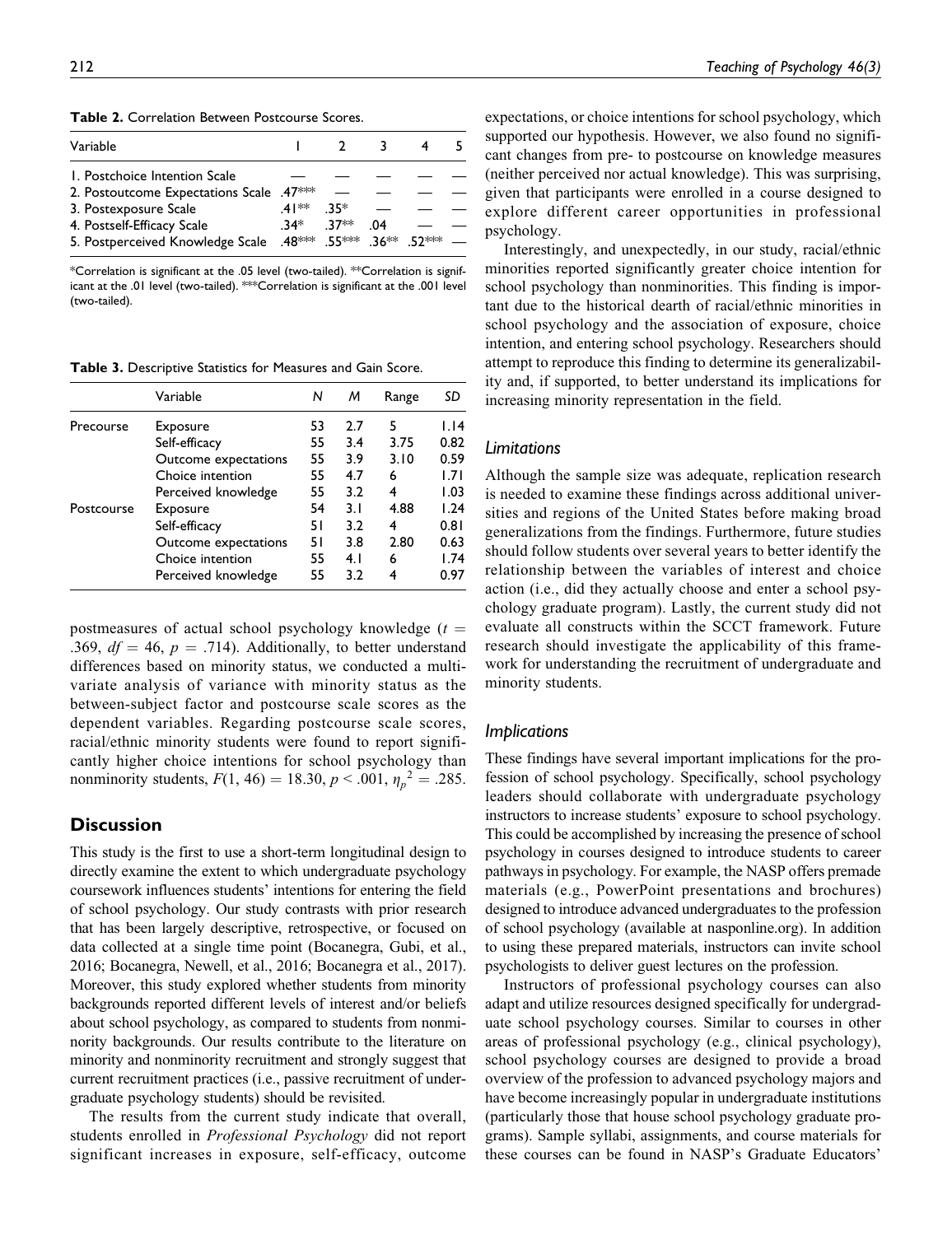Community Library. In addition to these materials, several recent publications have provided guidance on the development of undergraduate school psychology courses as well as recommendations for accessible classroom activities for advanced psychology majors (e.g., Grapin, Bocanegra, & Schilling, 2016; Schilling, Grapin, & Hyson, 2016).

Due to the critical role that school psychologists can play in helping to ensure our youth's academic, emotional wellbeing, and school safety, it is imperative that current recruitment practices be revisited and that school psychology and undergraduate psychology trainers work together to help overcome this crisis. According to the present study, a reliance on traditional undergraduate coursework may not be sufficient due to a potential lack of inclusion of school psychology. Although other factors likely impact the shortage, the lack of exposure to school psychology appears to play a role in students' intentions to pursue a career in school psychology. Moreover, we speculate that this effect is magnified when coupled with a predominant focus on other professional psychology types.

Nevertheless, numerous reasons could be posited as to why the field of school psychology may be underrepresented in undergraduate education, such as its relatively smaller size and that most school psychology trainers teach at the graduate level. However, we contend that, regardless of the cause, school psychology is a highly rewarding field with a vast amount of professional opportunity. Thus, it is worthy of increased inclusion in undergraduate curricula. Furthermore, an underrepresentation within undergraduate education does not just negatively impact the field of school psychology and K–12 students but also undergraduate psychology students who may never experience school psychology as a viable, and rewarding, career path.

#### Declaration of Conflicting Interests

The authors declared no potential conflicts of interest with respect to the research, authorship, and/or publication of this article.

#### Funding

The authors received no financial support for the research, authorship, and/or publication of this article.

#### **Note**

1. To assess the adequacy of this new measure, the researchers completed a pilot validation study of the measure at a different Northeastern institution in the United States. In the validation study, 42 undergraduate psychology students completed the Demonstrated Knowledge Scale before and after completing an undergraduate school psychology course. The instructor of that course did not have access to the Demonstrated Knowledge Scale nor was the course created with this scale in mind. The Demonstrated Knowledge Scale was found to have good internal consistency ( $\alpha = .82$ ). Furthermore, students' postcourse scores on this measure correlated significantly with their anticipated final course grades ( $r =$ .316,  $p = .021$ ) as well as with their postcourse scores on the Perceived Knowledge Scale ( $r = .300$ ,  $p < .027$ ). Finally, as

expected, students demonstrated a significant increase in demonstrated knowledge between the precourse and postcourse administrations ( $t = 6.703$ ,  $p < .001$ ).

#### **References**

- Bocanegra, J. O., Gubi, A. A., & Cappaert, K. J. (2016). Investigation of social cognitive career theory for minority recruitment in school psychology. School Psychology Quarterly, 31, 241–255. doi:10. 1037/spq0000142
- Bocanegra, J. O., Gubi, A. A., Fan, C-H., & Hansmann, P. R. (2015). Undergraduate psychology students' knowledge and exposure to school psychology: Suggestions for diversifying the field. Contemporary School Psychology, 19, 12–20. doi:10.1007/s40688-015-0046-x
- Bocanegra, J. O., Newell, M. L., & Gubi, A. A. (2016). Racial/ethnic minority undergraduate psychology majors' perceptions about school psychology: Implications for minority recruitment. Contemporary School Psychology, 1–12. doi:10.1007/s40688-016-0086-x
- Bocanegra, J. O., Rossen, E., & Grapin, S. L. (2017). Factors associated with graduate students' decisions to enter school psychology [Research report]. Bethesda, MD: National Association of School Psychologists.
- Curtis, M., Castillo, J. M., & Gelley, C. (2012). School psychology 2010: Demographics, employment, and the context for professional practices–Part 1. Communique, 40, 28–30.
- Curtis, M., Grier, J. E. C., & Hunley, S. A. (2004). The changing face of school psychology: Trends in data and projections for the future. School Psychology Review, 33, 49–66.
- Curtis, M., Walker, K. J., Hunley, S. A., & Baker, A. C. (1999). Demographic characteristics and professional practices in school psychology. School Psychology Review, 28, 104.
- Fagan, T. K. (2004). School psychology's signficant discrepancy: Historical perspectives on personnel shortages. Psychology in the Schools, 41, 419–430. doi:10.1002/pits.10185
- Grapin, S. L., Bocanegra, J. O., Green, T. D., Lee, E. T., & Jaafar, D. (2016). Increasing diversity in school psychology: Uniting the efforts of institutions, faculty, students, and practitioners. Contemporary School Psychology, 1–11. doi:10.1007/s40688-016-0092-z
- Grapin, S. L., Bocanegra, J. O., & Schilling, E. J. (2016). Developing undergraduate school psychology courses and field experiences [Technical assistance brief]. Bethesda, MD: National Association of School Psychologists.
- Grapin, S. L., Lee, E. T., & Jaafar, D. (2015). A multilevel framework for recruiting and supporting graduate students from culturally diverse backgrounds in school psychology programs. School Psychology International, 36, 339–357. doi:10.1177/ 0143034315592270
- Graves, S., & Wright, L. B. (2009). Historically Black Colleges and University students' and faculties' views of school psychology: Implications for increasing diversity in higher education. Psychology in the Schools, 46, 616–626. doi:10.1002/pits.20402
- Lent, R. W., Brown, S. D., & Hackett, G. (1994). Toward a unifying social cogntive theory of career and academic interest, choice, and performance. Journal of Vocational Behavior, 45, 79–122. doi:10. 1003/jvbe.1994.1027
- Lent, R. W., Sheu, H., Singley, D., Schmidt, J. A., Schmidt, L. C., & Gloster, C. S. (2008). Longitudinal relations of self-efficacy to